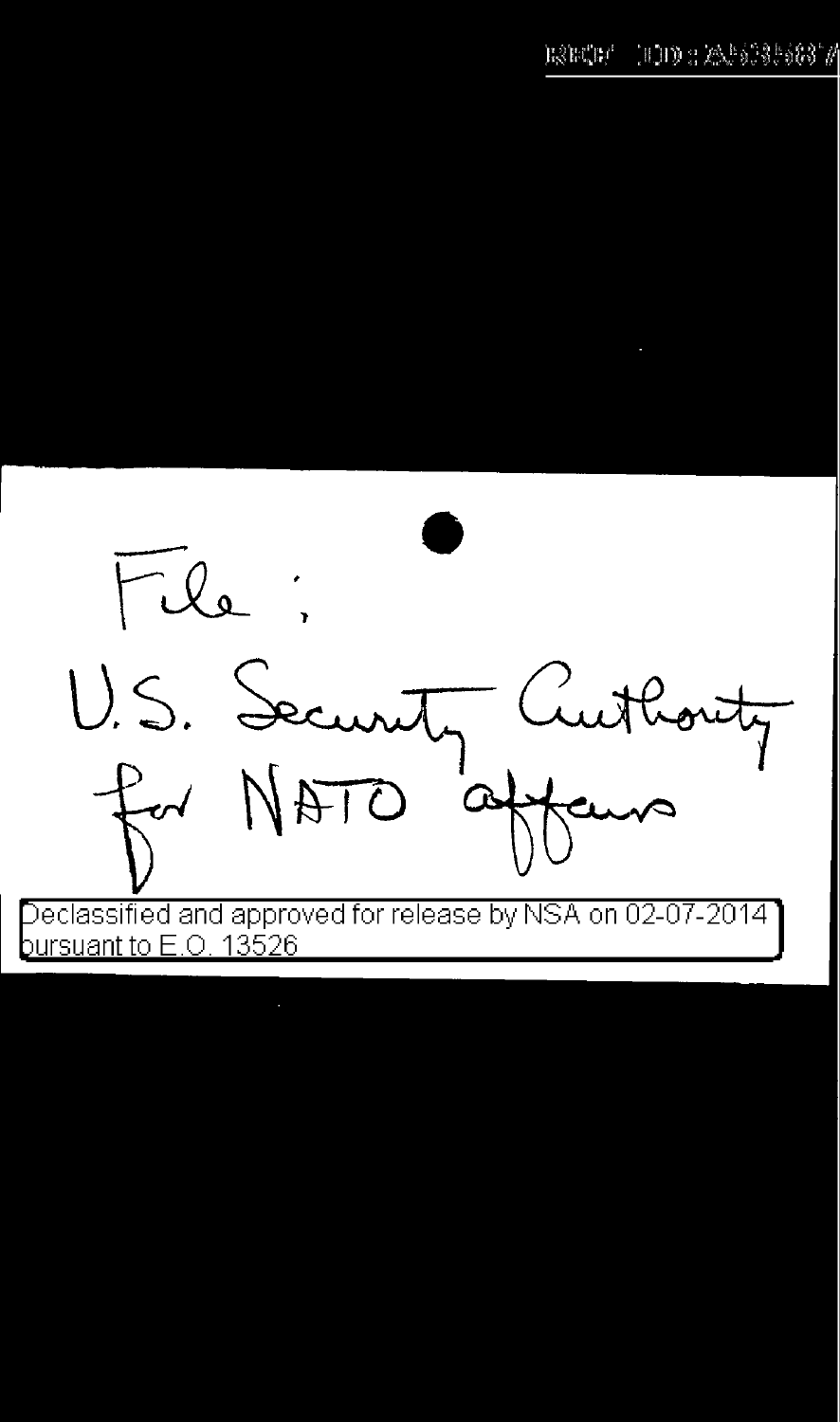REE ID: A53587 **R USE FOR APPROVALS DISAPPROVALS MEMO ROUTING SLIP** UNCURRENCES OR SIMILAR ACTIONS  $\bar{P}_{\vec{\delta}}$ 1 NAME OR TITLE **INITIALS CIRCULATE** ORGANIZATION AND LOCATION DATE COORDINATION  $\bf{2}$ **FILE SKR**  $\mathscr{A}$ **INFORMATION NECESSARY**  $\mathbf{3}$ ∽ **NOTE AND RETURN** w  $\overline{\mathbf{A}}$ SEE ME میر ر **SIGNATURE REMARKS** Rich-return to S/ASST - All **FROM NAME OR TITLE** DATE ORGANIZATION AND LOCATION **TELEPHON** DD : FORM 9 95 Form 12, 10 Nov 47 which may be used. o0-16-48487-4 aPO ☆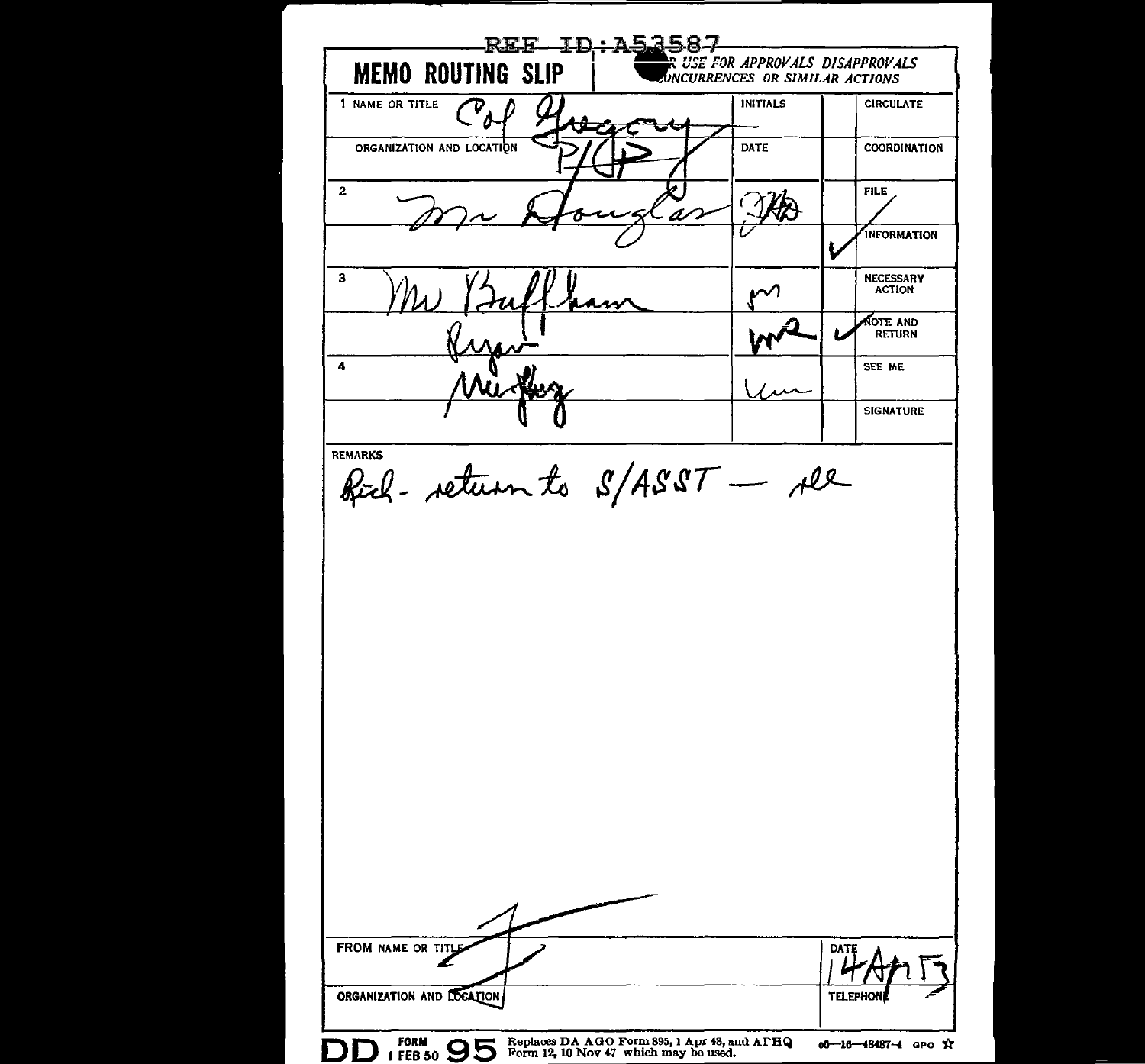| <b>MEMO ROUTING SLIP</b>                                                                  | USE FOR APPROVALS DISAPPROVALS.<br>CURRENCES OR SIMILAR ACTIONS |                            |
|-------------------------------------------------------------------------------------------|-----------------------------------------------------------------|----------------------------|
| 1 NAME OR TITLE<br>5/Aost                                                                 | <b>INITIALS</b>                                                 | <b>CIRCULATE</b>           |
| ORGANIZATION AND LOCATION                                                                 | <b>DATE</b>                                                     | COORDINATION               |
| $\mathbf{z}$                                                                              |                                                                 | FILE                       |
|                                                                                           |                                                                 | <b>INFORMATION</b>         |
| з                                                                                         |                                                                 | NECESSARY<br><b>ACTION</b> |
|                                                                                           |                                                                 | NOTE AND<br>RETURN         |
| 4                                                                                         |                                                                 | SEE ME                     |
|                                                                                           |                                                                 | <b>SIGNATURE</b>           |
| mens , No comment pour SEC irrent<br>Mat I helieve P/P would be<br>notinested in Nie file |                                                                 |                            |
|                                                                                           |                                                                 |                            |
|                                                                                           |                                                                 |                            |
| Communt #                                                                                 |                                                                 |                            |
| ь                                                                                         |                                                                 |                            |
|                                                                                           |                                                                 |                            |
| <b>FROM NAME OR TITLE</b><br>s l                                                          |                                                                 | <b>DATE</b>                |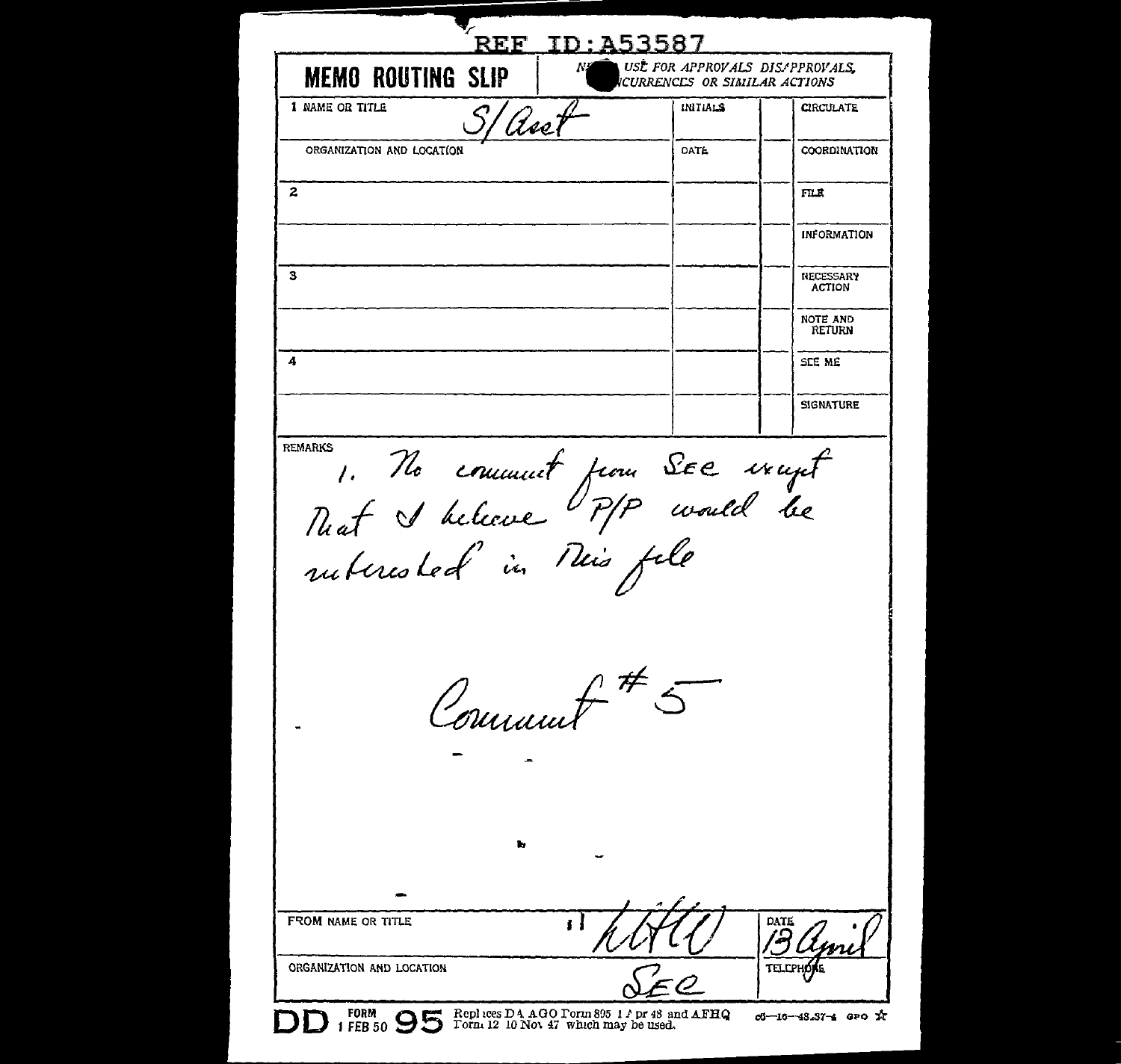| <b>REF ID: A53587</b><br><b>SECRET</b>                                        |
|-------------------------------------------------------------------------------|
| SUBJECT:<br>Security Responsibilities                                         |
| S/ASST<br>TO:<br>FROM:<br>DATE: 10 Apr 53<br>COMMENT NO. 4<br>Col. Uyman, SEC |
| For such comment as may be required, and return.                              |
| EO $3.3(h)(2)$<br>Edutte Serveux<br>PL 86-36/50 USC 3605<br>Special Assistant |
| $3$ Incls $\cdot$                                                             |

n/e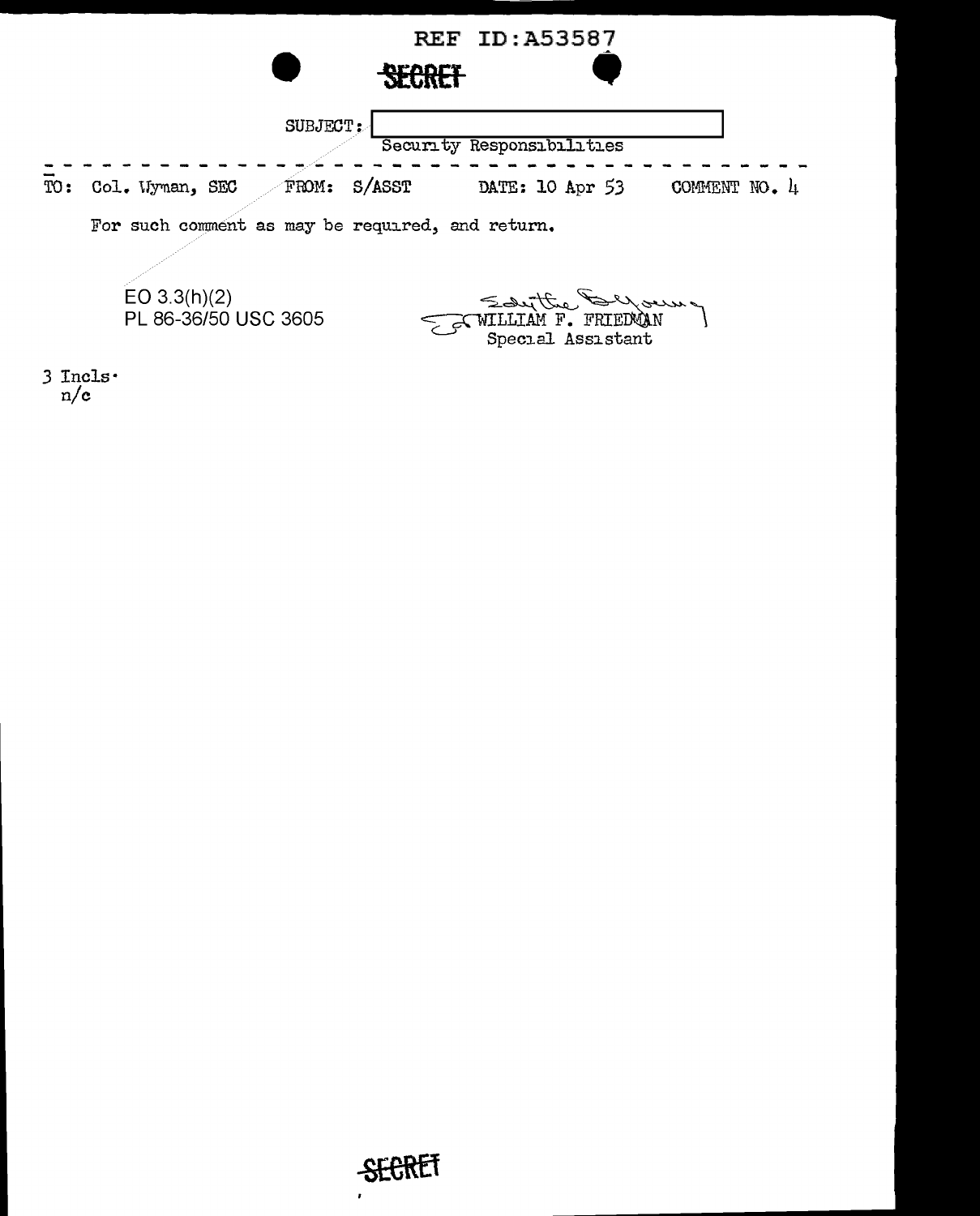|                                      | <b>REF ID: A53587</b>                                                                                                                                                                                                                                                                                                                                                                                                                                                                                                                                                                                                                                                                                                                                               |  |
|--------------------------------------|---------------------------------------------------------------------------------------------------------------------------------------------------------------------------------------------------------------------------------------------------------------------------------------------------------------------------------------------------------------------------------------------------------------------------------------------------------------------------------------------------------------------------------------------------------------------------------------------------------------------------------------------------------------------------------------------------------------------------------------------------------------------|--|
|                                      |                                                                                                                                                                                                                                                                                                                                                                                                                                                                                                                                                                                                                                                                                                                                                                     |  |
| DISPOSITION FORM                     |                                                                                                                                                                                                                                                                                                                                                                                                                                                                                                                                                                                                                                                                                                                                                                     |  |
|                                      | EO 3.3(h)(2)<br>SUBJECT:<br>Security Responsibilities<br>PL 86-36/50 USC:                                                                                                                                                                                                                                                                                                                                                                                                                                                                                                                                                                                                                                                                                           |  |
| TO: C/S                              | DATE. 30 March 1953 COMMENT NO. 2<br>FROM: S/ASST                                                                                                                                                                                                                                                                                                                                                                                                                                                                                                                                                                                                                                                                                                                   |  |
| in par. 6 of Comment 1.              | Upon receipt of Comment 1 and its accompanying documents, I asked<br>Colonel Herrelko and a representative from Plans and Policy (Mr. Douglas,<br>in the absence of Colonel Gregory) to discuss the problem outlined in Comment<br>1. In order to eliminate the possibility of misunderstanding on the part of<br>persons in had in various agencies which might become involved in security<br>or COMSEC matters pertaining to or falling within the jurisdiction of the<br>United States Security Authority for NATO Affairs (USSA), it is suggested that<br>these papers be referred to Colonel Herrelko for Comment and drafting of a<br>surtable reply to the questions raised by Colonel Rutenstein, as set forth<br>WILLIAM F. FRIEDMAN<br>Special Assistant |  |
| 3 Incls:<br>N/C                      |                                                                                                                                                                                                                                                                                                                                                                                                                                                                                                                                                                                                                                                                                                                                                                     |  |
| cc: Col. Wyman                       |                                                                                                                                                                                                                                                                                                                                                                                                                                                                                                                                                                                                                                                                                                                                                                     |  |
| S/ASST<br>TO.<br><b>THRU:</b><br>C/S | FROM:<br>C/SEC<br>COMMENT NO. 3<br>DATE:<br>APR 1 0 1953<br>KMRoss/404/mec<br>1. On Thursday, 2 April 1053, Cdr. Bionyanue, OSD, met with Mr. Friedman.                                                                                                                                                                                                                                                                                                                                                                                                                                                                                                                                                                                                             |  |

me وللآل و Blenvenue وCdr و April 1953 و зу, Col. Wyman, Col. Herrelko, Mr. Austin, and Miss Ross since it was felt that a meeting to discuss the subject would benefit all concerned.

2. Cdr. Bienvenue explained that his Office had been working for a year on the establishment of USSA (United States Security Authority for NATO Affairs). The terms of reference have now been approved by all except the Secretary of Defense but his approval is anticipated. Receipt in OSD of Standing Group papers referring to communication security and control of cryptomaterial led those who were engaged in the establishment of USSA to seek clarification

3. It was agreed that USSA, a national agency responsible for NATO security within the United States and its agencies abroad, is mainly concerned with physical security. Cdr. Bienvenue was advised that would come under the Department of Defense, which in turn is under USSA; that USSA is therefore ultimately responsible for the physical security of the National Distribution Agency (NDA). It was emphasized, however, that physical security rules were only a take off point for communication security regulations which are of a specialized nature and laid down by communication security organizations.

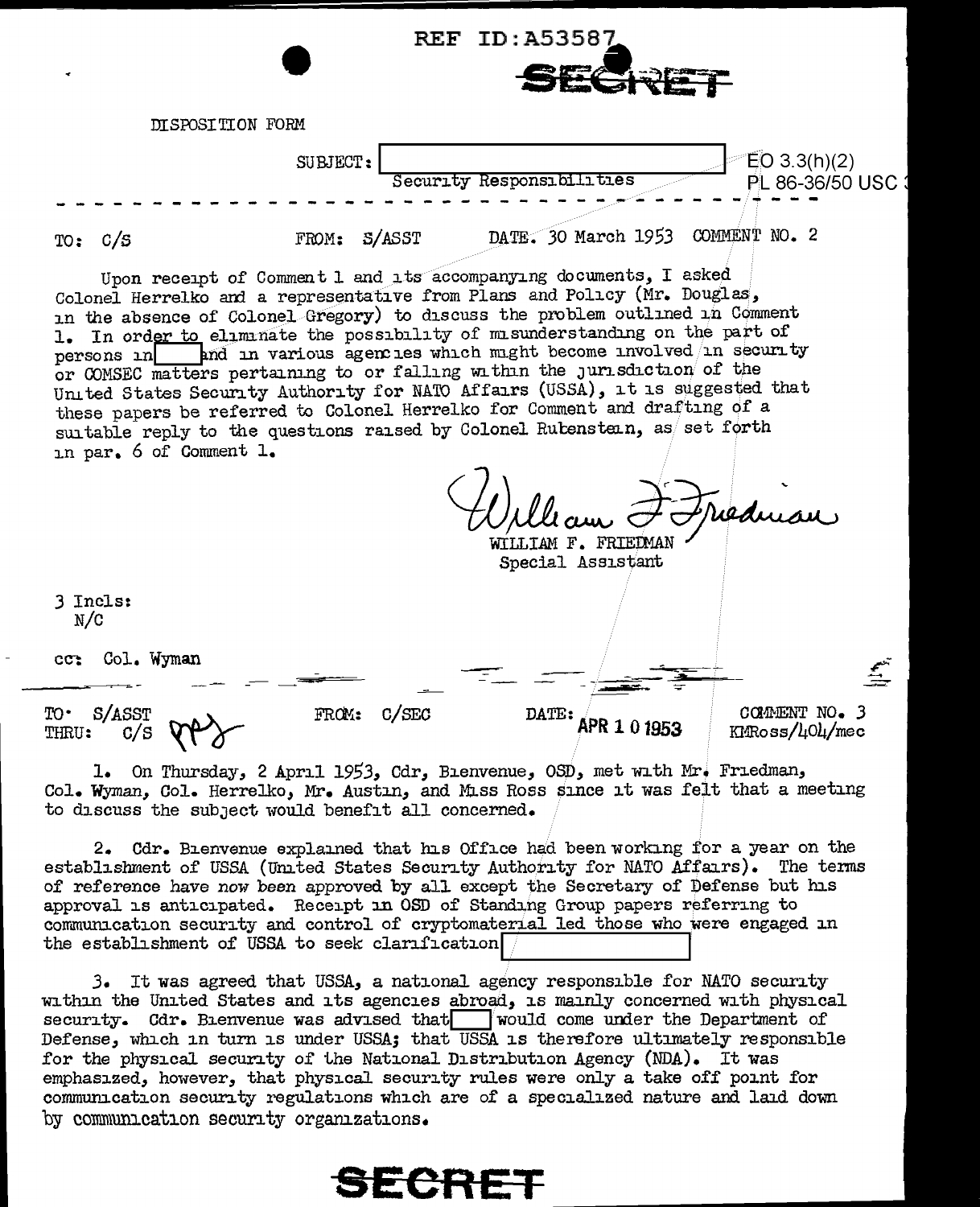|                                                                                                                                                                                                                                                                                                                                                | REF ID: A53587            | $ETE: E_{0.3.3(h)(2)}$                              |
|------------------------------------------------------------------------------------------------------------------------------------------------------------------------------------------------------------------------------------------------------------------------------------------------------------------------------------------------|---------------------------|-----------------------------------------------------|
|                                                                                                                                                                                                                                                                                                                                                | SEGREA                    | PL 86-36/50 USC 3605                                |
| SUBJECT .                                                                                                                                                                                                                                                                                                                                      | Security Responsibilities |                                                     |
|                                                                                                                                                                                                                                                                                                                                                | DATE: APR 1 0 1953        | COMMENT NO. $3$ (Contd.)                            |
| 4. It was pointed out that the SGM 303-53, which requests each NATO nation to<br>designate a National Distribution Authority, has not yet been answered by SecDef.<br>A proposed draft reply from SecDef to the                                                                                                                                |                           | which will formally<br>was given to Cdr. Bienvenue. |
| $5.5$ Under the terms of reference of USSA, the Secretaries of the Military<br>Departments and heads of other agencies of the Department of Defense dealing in NATO<br>matters are delegated the performance of the maintenance of NATO security, etc. within<br>their areas of jurisdiction. Therefore, no change in<br>ation is anticipated. |                           | present method of oper-                             |
|                                                                                                                                                                                                                                                                                                                                                |                           |                                                     |

7. As a result of the above meeting no written reply to Col. Rubenstein is required.

Ferrelko

 $\overline{\phantom{a}}$ 

HERREL KO OHEL,USAF lfF, Off ICE OF COMMUN CATrON SECURITY

3 Incls: n/c

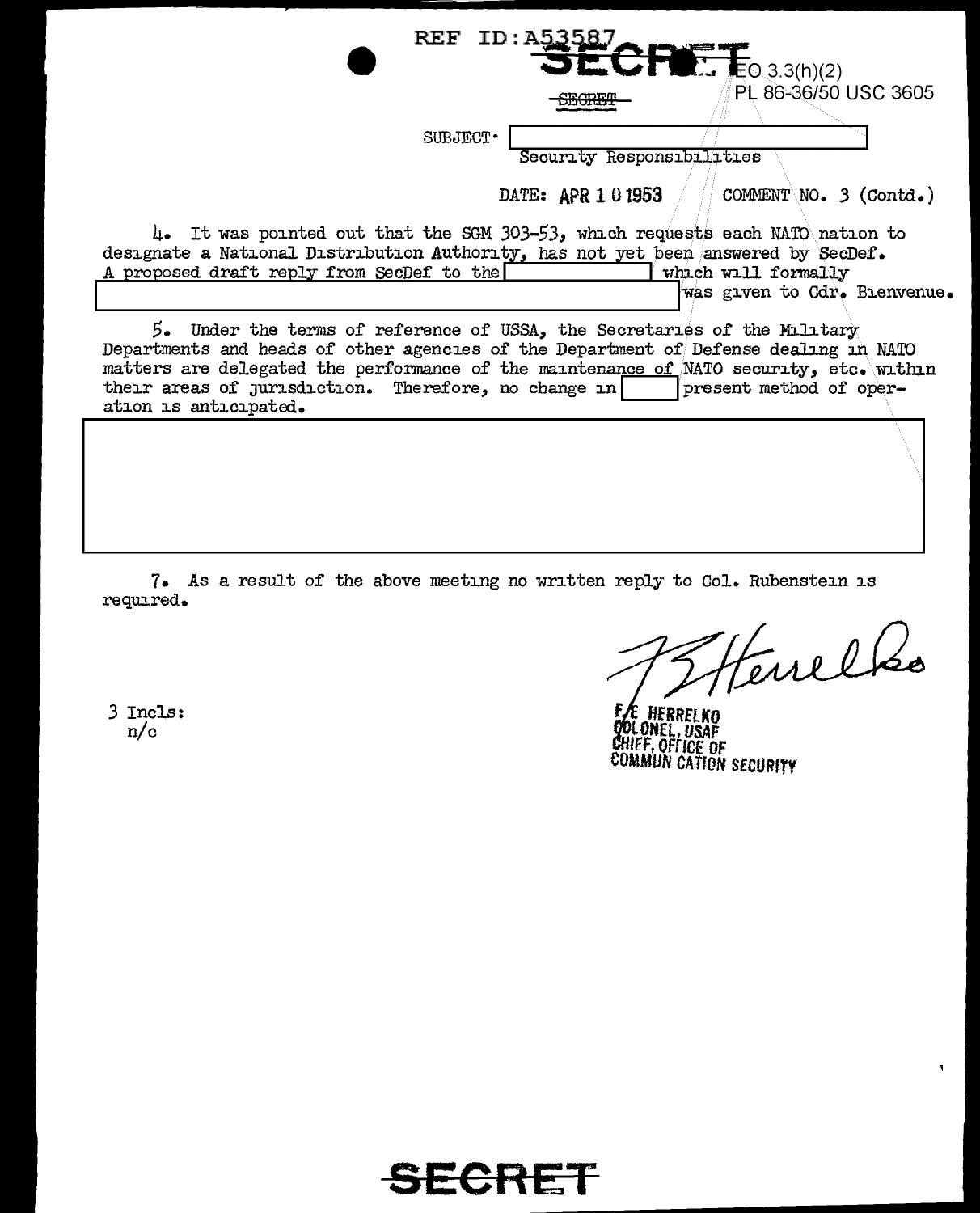| <b>REF ID: A53587</b>   |                |                                        |                                                    |  |  |
|-------------------------|----------------|----------------------------------------|----------------------------------------------------|--|--|
| <b>DISPOSITION FORM</b> |                | EO $3.3(h)(2)$<br>PL 86-36/50 USC 3605 | SECURITY C<br>FICATION (If any)<br><b>SEORET</b>   |  |  |
|                         |                |                                        | SEGURITY INFORMATION                               |  |  |
| <b>FILE NO</b>          | <b>SUBJECT</b> | $\texttt{security}$                    | Responsibilities                                   |  |  |
| TO<br>S/ASST            | <b>FROM</b>    | <b>SEC</b>                             | 27<br>March 53<br><b>DATE</b><br><b>COMMENT NO</b> |  |  |

1. This morning Col Rubenstein and Cmdr Bienvenue of the Administrative Security Section of Mr. Stohl's office, Office Secretary of Defense, came to me for consultation and advice concerning the subject. They also briefed me on the OSD interest. I informed them that I would discuss this matter with you and secure your advice as to with whom this matter should be discussed on a policy level. I indicated that it would probably be you, a representative from  $C/SEC$ and one from P/P.

2. In April of 1951 (?), DC 2/7 was published by (I believe) the NATO authority. The first paragraph of this paper states "each.member nation will establish a national security authority responsible for NATO security within that country and its national agencies abroad." To date, all other countries have established such an authority, the U.S. is about to.

3. In 1951, this matter was referred to the Inter-Departmental Committee on Internal Security. They returned the paper in May 1952 to NSC saying that they were not the appropriate agency since this paper involves international relations and their own authority does not go beyond the inter-departmental level. They recommended that a committee be set up with representation from the Department of State, Department of Defense, Treasury Department, and the Mutual Security agency (these were selected because of their representation on the NATO Council). It was recommended that this Committee agree among themselves as to who should be the  $N$ -ional Security Authority for the U.S. in the sense of the above quote. It was declaed that the Secretary of Defense would be the U.S. Security Authority, that he would be assisted by an advisory committee composed of representatives of those four agencies, and that his

4. It is understood by me that USSA is not under the cognizance of the National Security Council but is a separate authority for NATO affairs. Drafts of (a) Terms of Reference for the U.S. Security Authority for NATO Affairs, (b) USSA Instruction 1-53, which will promulgate the above, and (c) a Department of Defense Directive for the implementation of USSA Instruction 1-53 in the repartment of Defense are inclosed herewith. Item {a) above has been coordinated with the Agencies concerned and has been approved by all of them. It has not been approved yet by the Secretary of Defense but such approval is anticipated. Before its promulgation it was desired that the responsibilities of the various Agencies be delineated. These responsibilities are outlined in Item  $(b)$ ana the implementing curective for the Department of Defense is, of course, Item (c).

~~~~~~~~~~~~~~~~~~~~~~~~~~~~~~~~~

 $\searrow$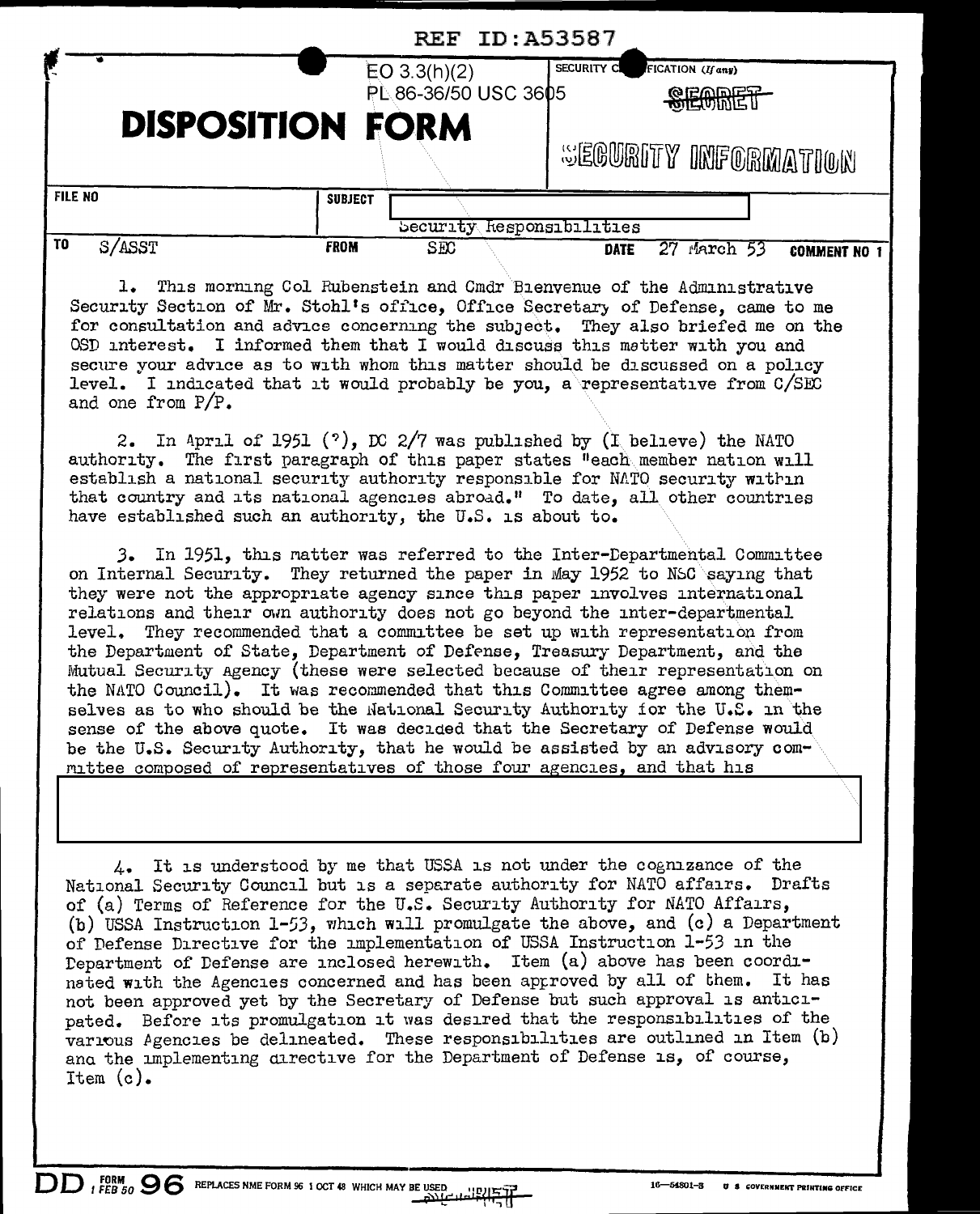|                                                                                                                                                                                                                                                                                                                                                                                                                                              | REF LREARER <sup>8</sup> SEGUOTY INFORMATION  |                    |  |
|----------------------------------------------------------------------------------------------------------------------------------------------------------------------------------------------------------------------------------------------------------------------------------------------------------------------------------------------------------------------------------------------------------------------------------------------|-----------------------------------------------|--------------------|--|
|                                                                                                                                                                                                                                                                                                                                                                                                                                              | $EQ_33(h)(2)$                                 |                    |  |
| SECRET-- SECURITY INFORMATION                                                                                                                                                                                                                                                                                                                                                                                                                | PL 86-36/50 USC 3605 27 March 1953            |                    |  |
| 5. These papers have been under preparation for some time. The arrival<br>in OSD of SGM 303-53, 3 Mar 53, Subj. Plans for the Production, Distribution,<br>Accounting and Security Contiol of<br>which authorized direct communication between the agencies concerned and the<br>standing group agencies, and of SGM 324-53, 6 Mar 53, Subj: Allied Communi-<br>cation Instructions-Security, ACP (122(B)), classified RESTRICTED, which has |                                               | classified SECRET. |  |
|                                                                                                                                                                                                                                                                                                                                                                                                                                              |                                               |                    |  |
|                                                                                                                                                                                                                                                                                                                                                                                                                                              | It is understood that in non-European affairs |                    |  |
|                                                                                                                                                                                                                                                                                                                                                                                                                                              |                                               |                    |  |
|                                                                                                                                                                                                                                                                                                                                                                                                                                              |                                               |                    |  |

matters.

## 6. Col Rubenstein's questions are



7. I was completely off base on this subject but believe I should be informed and will be happy to arrange for such further conference with OSD as you may recommend. I do not have copies of DC 2/7, SGM 303-53 nor of SGM 324-53, perhaps P/P or C/SEC has them.

 $\boldsymbol{2}$ 

*<u> DEGHANET</u>* 

3 Incls

- Terms of Ref for US Sec Auth<br>for NATO Affairs (Dr.ft)<br>USSA Instr 1-53 (Dreft)  $1.$
- $\overline{2}$
- Dept of Def Directive (Praft)  $3.$

nauc stie LESLIE H. WYMAN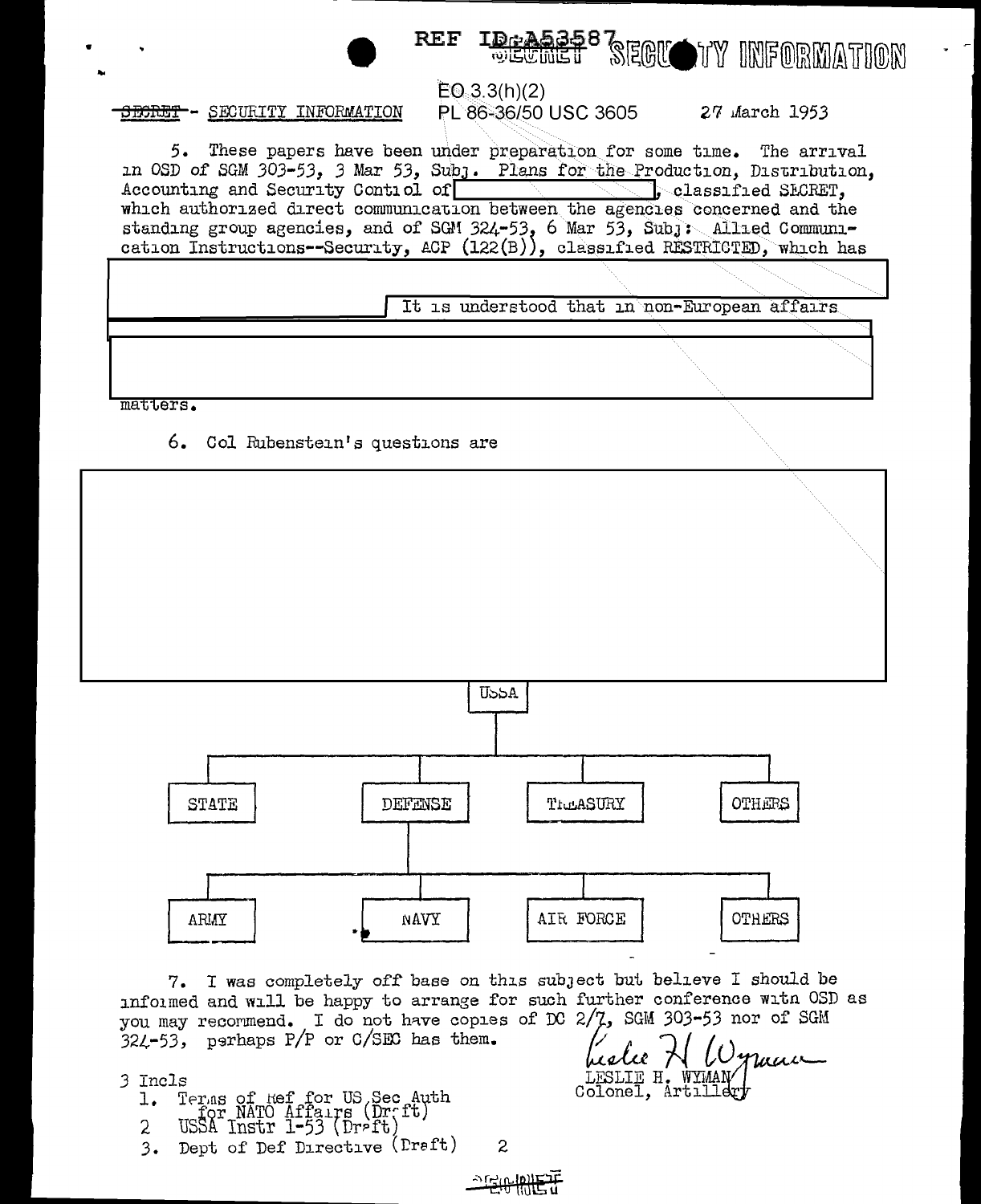



## TERMS OF REFERENCE FOR THE UNITED STATES SECURITY AUTHORITY FOR NATO AFFAIRS

**REF** 

#### I. INTRODUCTION

ż

ハ)

The Council Deputies of the North Atlantic Treaty Organization (MATO) agreed that each member nation establish a national security authority responsible for NATO security within that country and its national agencies abroad (NATO Document D. C. 2/7 (Final)). These Terms of Reference establish the United States Security Authority for NATO Affarrs (hereinafter referred to as the "USSA") and set forth its composition. responsibilities and administration.

#### TT. DEFINITION

The term, security, as set forth in these Terms of Reference shall be limited in meaning and scope as used in NATO Document  $D. C. 2/7 (Final).$ 

#### III. COMPOSITION

The USSA shall be the Secretary of Defense. Λ.

B. He shall be assisted by a committee composed of one member and one alternate appointed by each of the following:

> Secretary of State Secretary of the Treasury Secretary of Defense Director for Mutual Security

The Department of Defense member shall be the Chairman.

This committee, named "The Advisory Committee to the United States Security Authority for NATO Affairs (hereinafter referred to as the "Committee"), will sit in an advisory capacity only. The Committee will study all matters of policy and render an advisory opinion to the USSA, prior to decision by that authority.

#### IV. RESPONSI BILITIES

- $A_{\bullet}$ The USSA shall be responsible for the following.
	- 1. NATO security within the United States and its agencies abroad.
	- 2. Formulation, interpretation and dissemination of policy on handling NATO security matters to all United States departments and agencies involved.

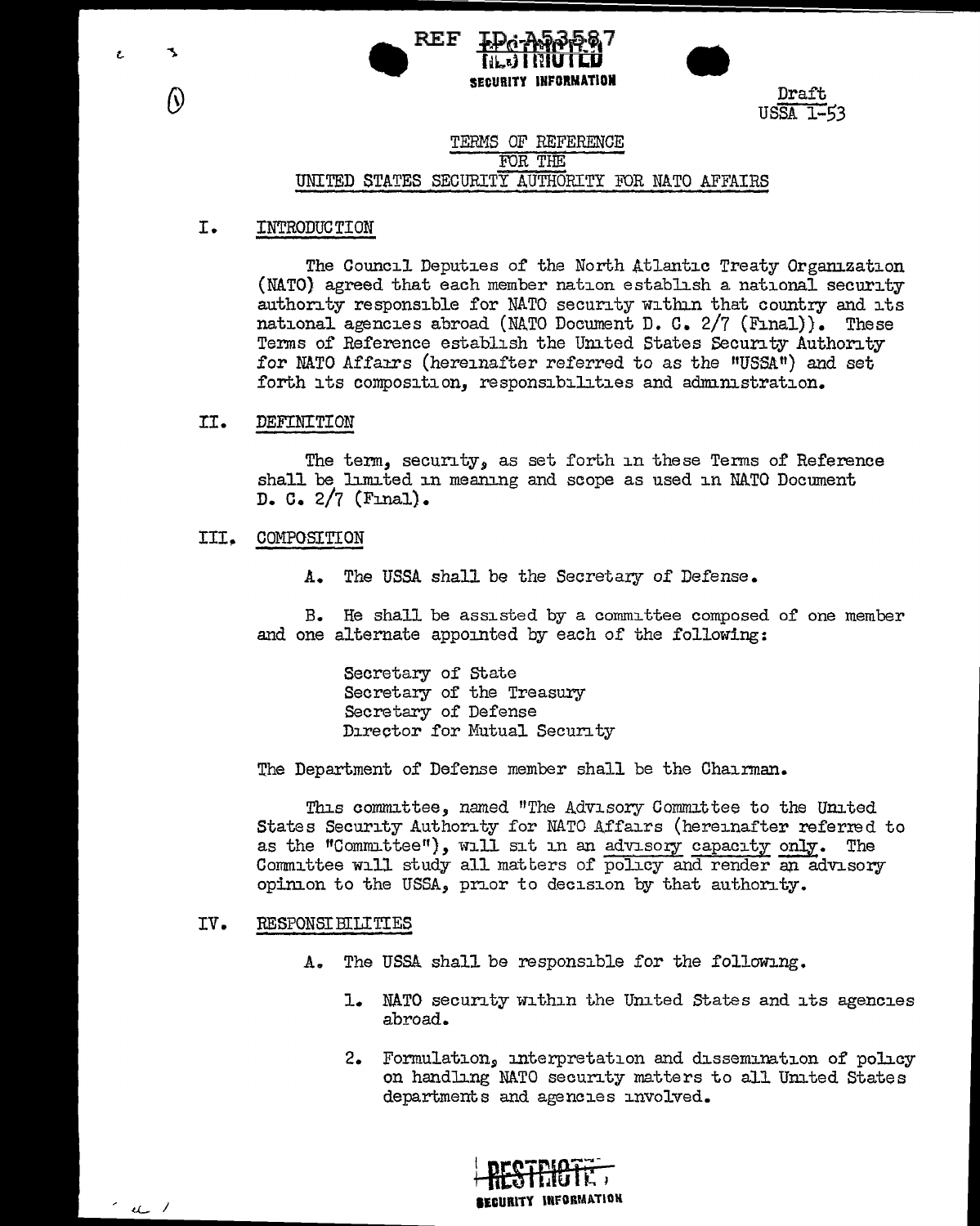





- 3. Deciding security issues for NATO affairs of the United States on which United States departments and agencies are not in agreement.
- 4. Screeming, clearance and certification of all United States citizens who have access to COSMIC information. be it in national or international agencies.
- 5. Release of COSMIC documents to United States departments and agencies.
- 6. Maintaining direction and control of the Central United States Registry.
- 7. Devising such emergency security plan as is best adapted to local conditions in coordination with national security authorities on the spot and promulgation of such instructions as are considered necessary to prevent key COSMIC personnel, COSMIC papers, correspondence, cyphers, and equipment from falling into hostile hands.
- 8. Supervising the functioning of the NATO security system in the United States departments and agencies involved. including COSMIC registries and the COSMIC system of communications.

B. The USSA may delegate the performance of functions in connection with these responsibilities to heads of departments and agencies concerned for areas within their respective jurisdiction, subject to such over-all policies, procedures, instructions and programs as he may prescribe.

#### $\mathbf{v}_{-}$ **ADMINISTRATION**

# A. USSA

- $1.$ The USSA shall maintain close coordination and cooperation, as appropriate, with governmental departments, agencies, and groups on matters under consideration.
- The Secretary of Defense shall provide such administra- $2.$ tive support as may be required in the discharge of his responsibilities under these Terms of Reference. Administrative support, as may be required in the discharge of functions delegated pursuant to Section IV B above. shall be provided by the heads of departments or agencies to whom such functions have been delegated.

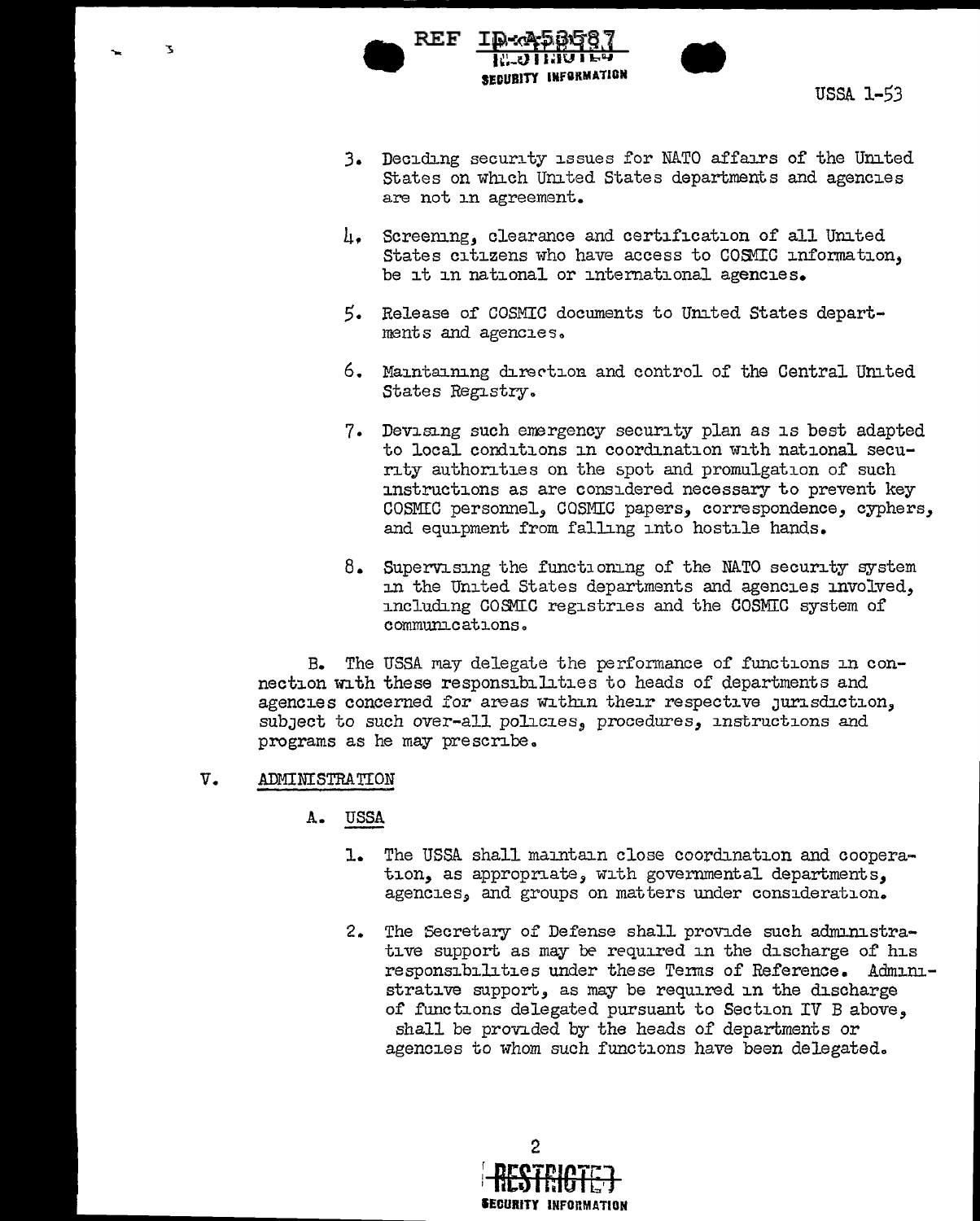



B. Advisory Committee to the USSA

 $\sim$  60

- The USSA may invite non-member agency representatives as  $1.$ ad hoc members to the Committee when matters of interest to such non-member agencies are under consideration.
- The Committee may establish such ad hoc and working com- $2.$ mittees as may be necessary for the purpose of discharging its responsibilities.
- 3. Departments and agencies designating representatives to serve on the Committee or such ad hoc and working committees as may be established shall certify to the USSA that each representative has been granted a COSMIC clearance.



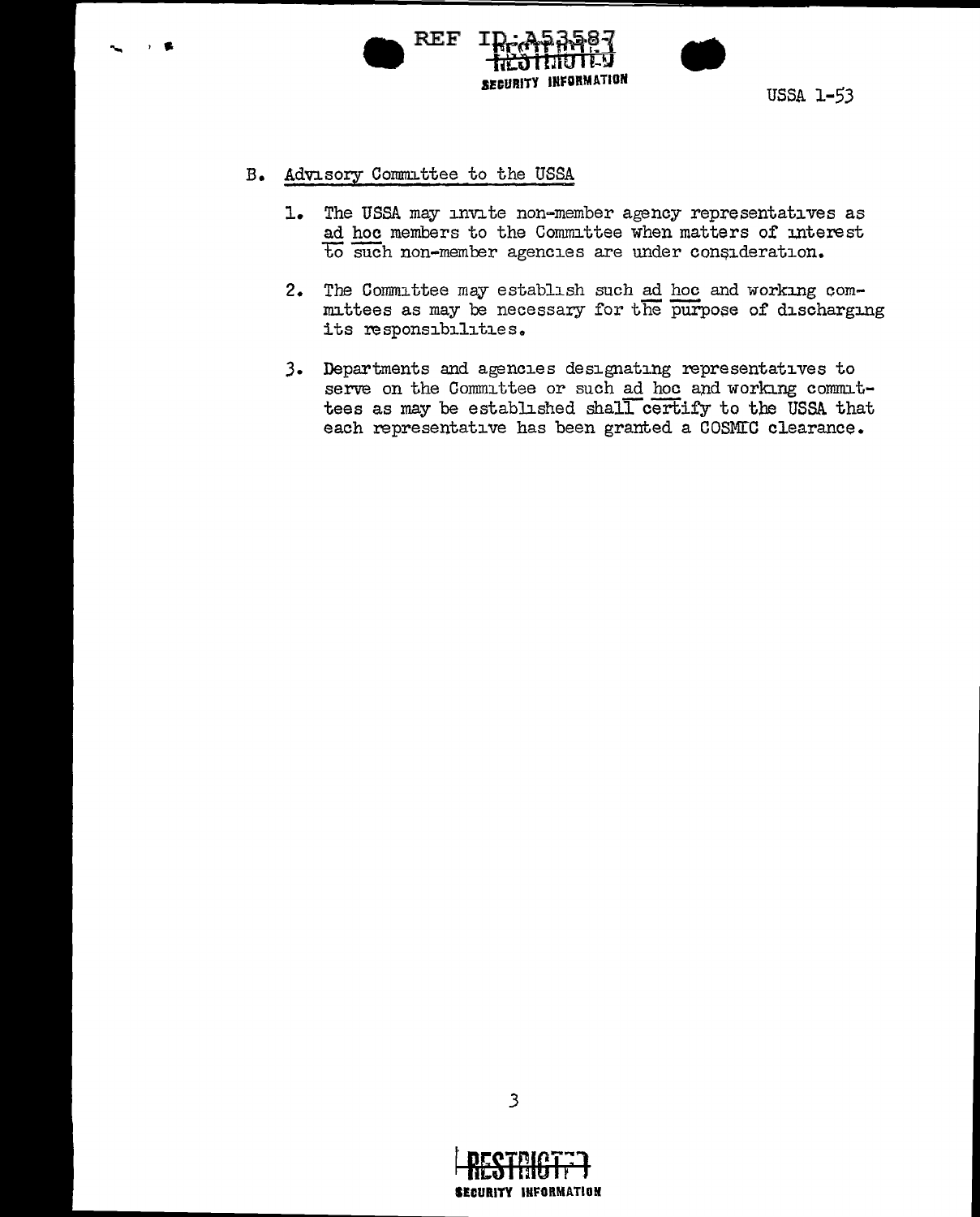**USSA 1-53 DRAFT**  $9$  Jan  $53$ 

# United States Security Authority for NATO Affairs

# USSA INSTRUCTION 1-53

 $\bullet$ 

 $\sqrt{\nu}$ 

United States Security Authority for NATO Affairs **SUBJECT:** 

**REF ID: A53587** 

**SECURITY INFORMATION** 

- (a) NATO Document D. C.  $2/7$  (Final), dated 8 April 1952 References: MATO Document SGM-2044-52, dated 3 September 1952  $(b)$ (c) NATO Document SGM-201-50, dated 20 July 1950
- (1) Terms of Reference for the United States Security  $Enclosure:$ Authority for NATO Affairs

#### I. PURPOSE

- The purpose of this INSTRUCTION is: A.
	- To promulgate the terms of reference establishing the  $\mathbf{L}$ United States Security Authority for NATO Affairs (hereinafter referred to as the "USSA"), and
	- To assign functions necessary to carry out the respon- $2.1$ sibilities of the USSA (Enclosure (1), Section IV).

#### II. ESTABLISHMENT OF THE USSA

The attached terms of reference have been approved by the Secretaries of State, Treasury, and Defense, and the Director for Mutual Security, and are promulgated for the information of all departments and agencies concerned. These terms of reference establish the USSA and set forth its composition, responsibilities and administration.

## III. FUNCTIONS

- The heads of executive departments and agencies dealing in  $A -$ NATO matters are responsible for the performance of the following functions for areas within their respective jurisdiction:
	- 1. Maintenance of NATO security.
	- Implementation of policies established by the USSA on  $2.$ handling NATO security matters.
	- Screening, clearance and certification of all United  $3.$ States citizens who have access to COSMIC information. be it in national or international agencies.

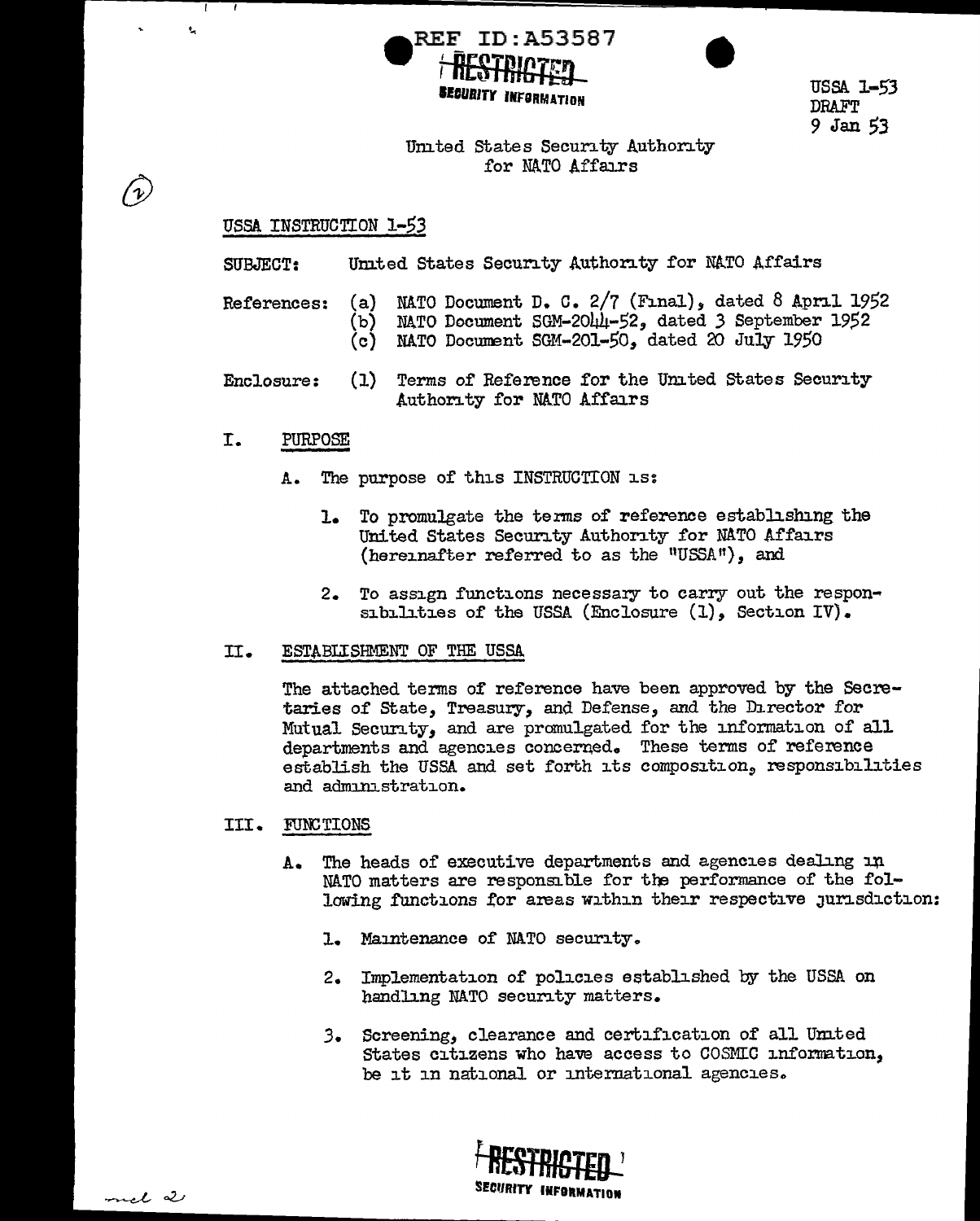

- 4. Operation. direction. and control of COSMIC subregistries.
- 5. Deviang emergency security plans and promulgating such instructions as are considered necessary to prevent key COSMIC personnel, COSMIC papers, correspondence, ciphers, and equipment from falling into hostile hands.
- 6. Supervising the functioning of the NATO security system.
- The Secretary of Defense is responsible for the performance of  $B_{\bullet}$ the following additional function.
	- 1. Maintaining direction and control of the Central United States Registry including release of COSMIC documents to United States departments and agencies.
- C. The head of an executive department or agency dealing in NATO matters may, without being relieved of his responsibility therefor assign these functions to such officials of his department or agency as he may designate.
- IV. POLICY

The policies established by the USSA in the implementation of NATO security regulations will be followed in performing the above functions. Pending issuance of such policies, the provisions of references  $(a)$ ,  $(b)$ , and  $(c)$  will apply.

 $V_{\bullet}$ EFFECTIVE DATE

This INSTRUCTION is effective immediately.

United States Security Authority for NATO Affairs

 $Enclosure(1)$ 

DISTRIBUTION - Two copies to each of the following.

Secretary of State Secretary of the Treasury Secretary of Defense Director for Mutual Security Director, Bureau of the Budget Executive Sec'y, National Security Council

Director, Central Intelligence Agency Chairman, National Security Resources Board Director of Defense Mobilization U.S. Special Representative, Europe Dep. U.S. Rep., Standing Group, NATO Chairman, State-Defense Military Information Control Committee

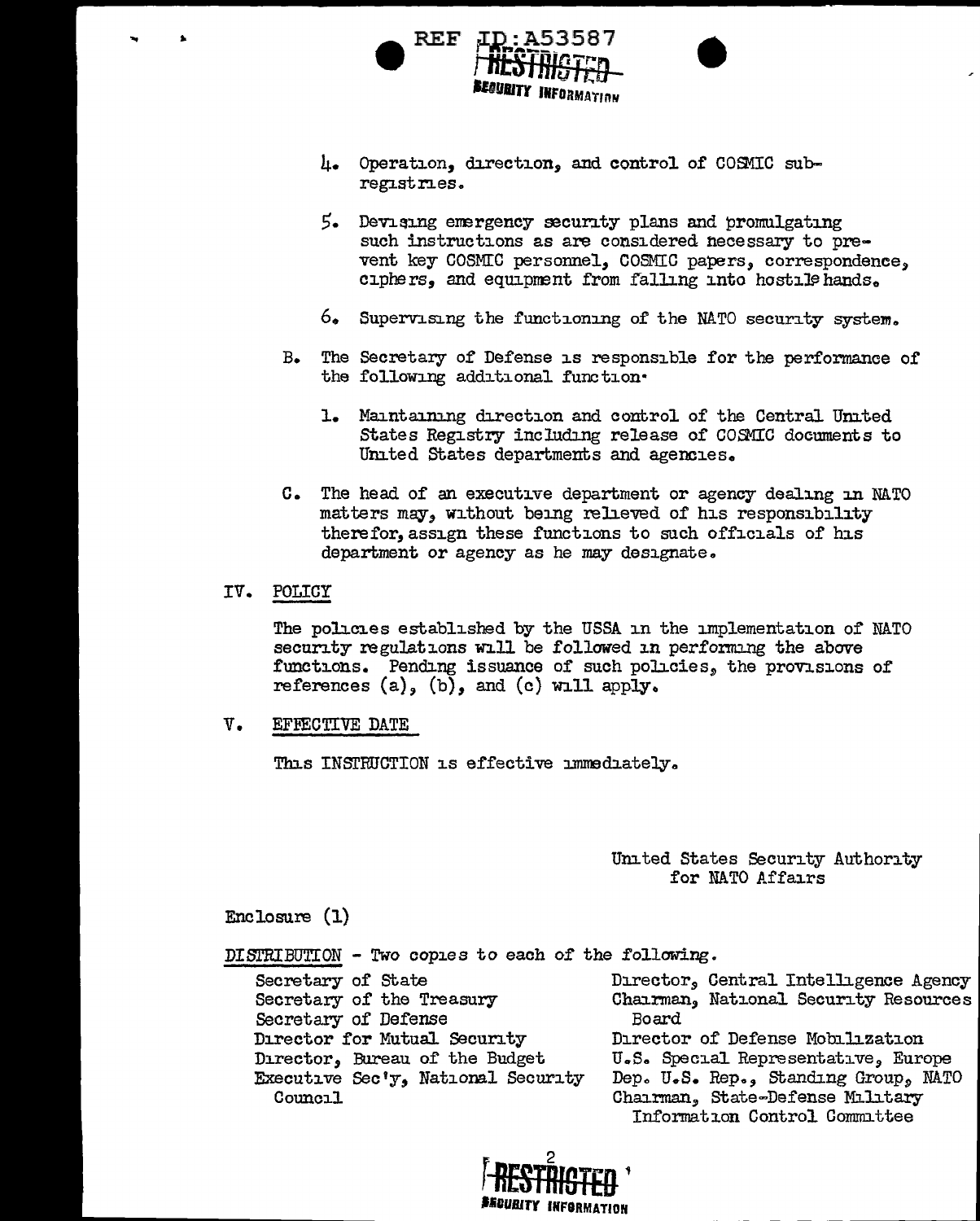# **e** REF ID:A53587 **SECURITY INFORMATION RESTRIBTED A53587<br>MOTH BIGHT**<br>INFORMATION

DRA:Fl' 9 Jan $\,$ 

## DEPARTMENT OF DEFENSE DIRECTIVE

SUBJECT: United States Security Authority for NATO Affairs

References: (a) NATO Document D. C.  $2/7$  (Final), dated 8 April 1952 (b) NATO Document SGM-2044-52, dated 3 September 1952  $(c)$  NATO Document SGM-201-50, dated 20 July 1950

Enclosure: **(1)** Copy of USSA. INSTRUCTION 1-53

## I. PURPOSE

To implement within the Department of Defense the functions assigned to the Secretary of Defense by USSA INSTRUCTION 1-53 (Enclosure (1) hereto) issued by the United States Security Authority for NATO Affairs (hereinafter referred to as the  $"USSA"$ .

## II. FUNCTIONS

- A. The Secretaries of' the Military Departments and heads of other agencies of the Department of Defense dealing in NATO matters are responsible for the performance of the following functions for areas within their respective jurisdiction:
	- 1. Maintenance of NATO security.
	- 2. Screem.ng, clearance and certification of all Umted States citizens who have access to COSMIC infomation, be it in national or international agencies.
	- *3.* Operation., direction, and control of COSMIC sub-registries.
	- 4. Devising emergency security plans and promulgating such instructions as are considered necessary to prevent key COSMIC personnel, COSMIC papers, correspondence, ciphers, and equipment from falling into hostile hands.
	- *5.* Supervismg the functioning of the NATO security system.
- B. The Secretary of the Army is responsible for the performance of the following additional function:
	- 1. Operation, direction, and control of the Central Umited States Registry, including release of COSMIC documents to United States departments and agencies.
- C. The head of a Military Department or other agency of the Department of Defense dealing in NATO matters may, without being relieved of his responsibility therefor, assign these functions to such officials of his department or agency as he may designate.



Znel 3